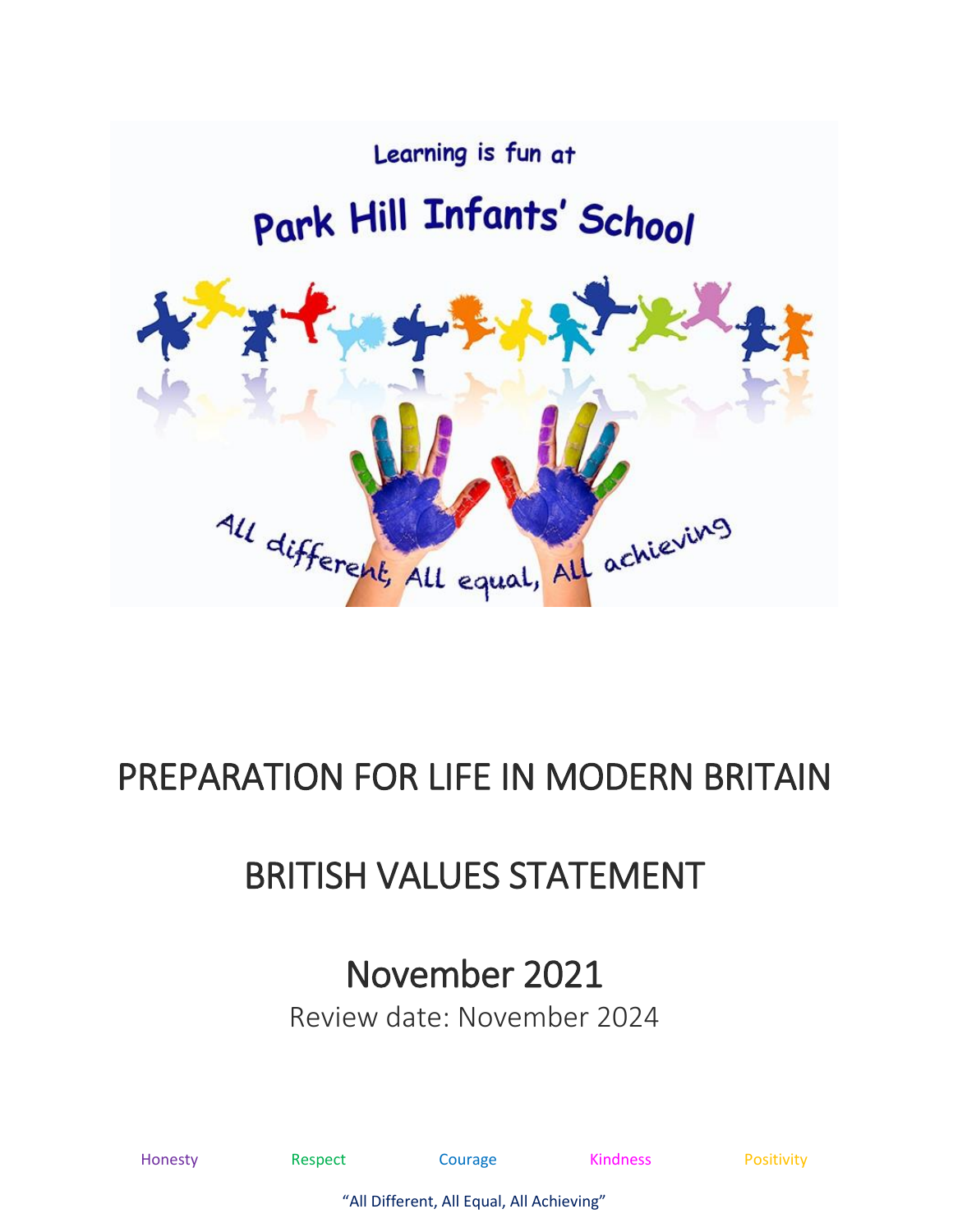| Date              | Version | Status / Comments / Description                        |  |
|-------------------|---------|--------------------------------------------------------|--|
| September 2017    | 1.0     | <b>Original Revised Policy</b>                         |  |
| February 2019     | 1.1     | Reviewed and re formatted                              |  |
| <b>March 2019</b> |         | Approved by FGB - 19 March 2019                        |  |
| September 2021    | 1.2     | Revised and re-formatted                               |  |
| November 2021     | 1.3     | Reviewed by Progress and Attainment Committee 15.11.21 |  |

Park Hill Infants is committed to actively promoting British values to ensure our pupils leave us fully prepared for life in modern Britain.

The government emphasises that all schools should ensure that they teach pupils about British values. We take every opportunity to promote the fundamental British values of:

- Democracy
- The rule of law
- Individual liberty
- Mutual respect
- Tolerance of those with different faiths and beliefs

Through the promotion of these values, our school aims to ensure pupils:

- Understand the democratic process and how citizens can have a say in decision making
- Recognise the advantages of living under the rule of law and how law is essential for a safe society
- Understand that there is a separation of power between the executive and the judiciary and why it exists
- Understand the reasons for accountability of institutions and why courts maintain independence
- Know why freedom of religion protects all faiths, as well as those with no faith
- Accept that people who hold different religious beliefs should be tolerated and not discriminated against
- Value the importance of identifying and combatting extremism

We promote British values both within and beyond the classroom and these values are at the heart of our ethos.

Here are just some of the ways our school seeks to embed the teaching of British values:

#### **Democracy**

• We encourage respect for democracy and democratic processes, the basis on which the law is made and applied in England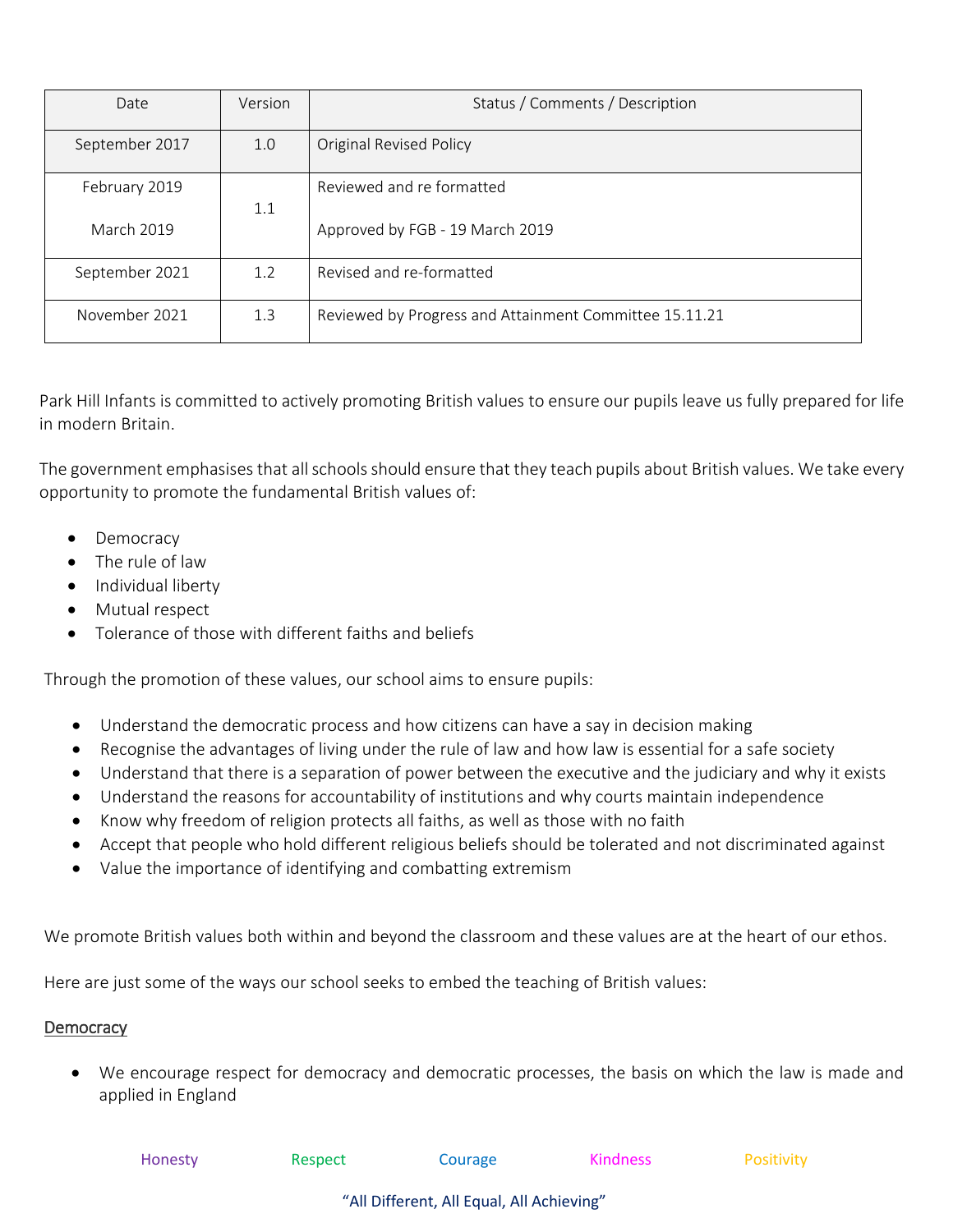- We demonstrate democracy, respect and tolerance of those with different faiths and beliefs through the ethos and culture of the school, encapsulated by our vision statement: 'All different, All equal, All achieving'
- Within school, there is a consistent framework of values and expectations which are there for the benefit of everyone
- School council members are elected by their peers on a yearly basis. They are encouraged to express the views of their fellow pupils when contributing to whole school decisions. School council is in place to help pupils understand about democracy. Pupils understand that their views are listened to and are used to help to shape the future of the school. We foster an environment where children are safe to disagree with each other
- There is regular consultation with pupils, parents and staff, through questionnaires. Views are collated, suggestions acted upon where appropriate and conclusions are communicated to the whole school community
- Our Governing Body is comprised of elected representatives from the staff, parents, local authority and the community; they meet at least termly with the Headteacher and are given opportunities to visit the school in action termly
- The Headteacher (or a member of the Headship team) is available at the start and end of the school day. The school has an open-door policy

#### Rule of Law

- Rules are important in our school and we all have shared responsibility for them. Whether they be class rules, school rules or rules – laws of the world, they are consistently reinforced
- The School Values are discussed with the children at the start of each academic year: Honesty, Courage, Kindness, Positivity and Respect. Children may agree on some additional class values with their teacher
- We enable students to distinguish right from wrong
- We have visits from the local police, fire service etc who explain about the importance of following the rules of law to keep the community safe and the consequences when laws are broken
- Before starting school, children, parents and the Headteacher commit to our Home School Agreement
- Lunchtime Supervisors promote the school's values at playtime and support children's play by encouraging children to utilise the 'thinking area'. Thinking areas are also available in every classroom for 'time out', either directed or self-directed
- We have high expectations of behaviour both inside and outside of school

### Individual Liberty

- We teach children about their personal rights and freedoms and how to be safe through our assemblies, PSHE curriculum and E-Safety lessons
- Our pupils are actively encouraged to take risks and make choices. They do this knowing that they are in a safe and supportive environment where it is ok to make mistakes
- As a school we provide boundaries for young pupils to enable them to make choices safely, they are encouraged to know, understand and exercise their rights and personal freedoms. We do this through our E-Safety lessons, PSHE sessions, assemblies and class circle / reflection times
- Challenge and choice are key parts of all our lessons, we encourage pupils and staff to 'take a risk' in their learning in a safe, managed environment